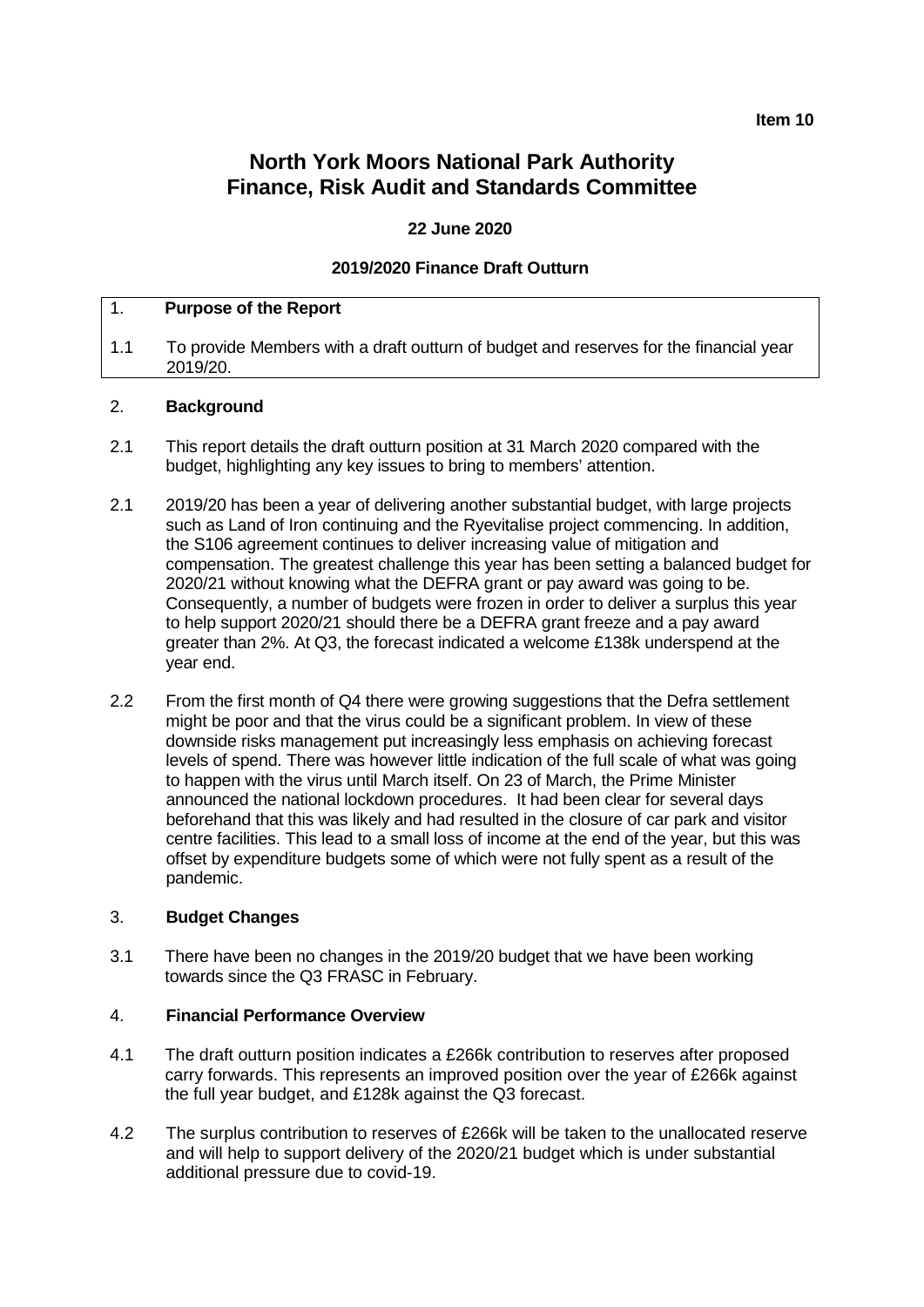|                                   | <b>Full Year</b><br><b>Budget</b> | <b>Full Year</b><br><b>Actual</b><br><b>Outturn</b> | <b>Full Year</b><br><b>Variance</b> |
|-----------------------------------|-----------------------------------|-----------------------------------------------------|-------------------------------------|
|                                   | <b>Mar-20</b>                     | <b>Mar-20</b>                                       | <b>Mar-20</b>                       |
| <b>Income</b>                     |                                   |                                                     |                                     |
| Earned & External Income          | 3,317                             | 3,015                                               | $-302$                              |
| <b>NPG Grant Income</b>           | 4,382                             | 4,382                                               | 0                                   |
| S106 Compensation &<br>Mitigation | 1,662                             | 1,397                                               | $-265$                              |
| <b>Total Income</b>               | 9,361                             | 8,794                                               | -567                                |
|                                   |                                   |                                                     |                                     |
| <b>Expenditure</b>                |                                   |                                                     |                                     |
| Core Expenditure                  | $-7,699$                          | $-7,079$                                            | 620                                 |
| S106 Compensation &<br>Mitigation | $-1,662$                          | $-1,397$                                            | 265                                 |
| <b>Proposed Carry forwards</b>    |                                   | $-52$                                               | $-52$                               |
| <b>Total Expenditure</b>          | $-9,361$                          | $-8,528$                                            | 833                                 |
| <b>Total Surplus</b>              |                                   | 266                                                 | 266                                 |

- 4.4 Further details of the key income and expenditure variances making up the £266k surplus position can be found in sections 5 and 6.
- 4.5 At Q3 a forecast deficit of £138k was reported. Since then the outturn has increased by £128k. Key movements since Q3 are:-
	- Lower inspection costs on the local plan delivered £25k more savings than anticipated at Q3.
	- Connectivity delivered an additional £18k of savings over and above the £60k which had been frozen.
	- PAWS work did not deliver fully with a £17k underspend which was not forecast.
	- Planning expenditure was £30k lower due to less additional expenditure being required to process the large planning application that was anticipated at Q3; this was due to a more informed position by the year end.
	- Ranger grants were not expected to underspend at Q3 but challenges with administering the new grants and getting planning permission through in time for the year end mean that this underspent in the year. This has contributed £15k to the surplus.
	- The volunteer programme was £35k under budget as a result of lower mileage claims than anticipated. We currently budget at the level that we would expect for the mileage covered, but many volunteers do not claim.
	- This is offset by additional maintenance costs on the café spaces (£30k) to bring them up to legal standard for the new tenant and recruitment fees (£26k) for the new Chief Executive post. These were not budgeted.
- 4.6 Recharges were lower than expected in the year by £67k due to changes in spend levels in the corporate and democratic core. Recharges do not impact the bottom line.
- 4.7 Further details of income and expenditure variances can be found in **Appendices 1 and 2** of the report.

### 5. **Earned Income Performance**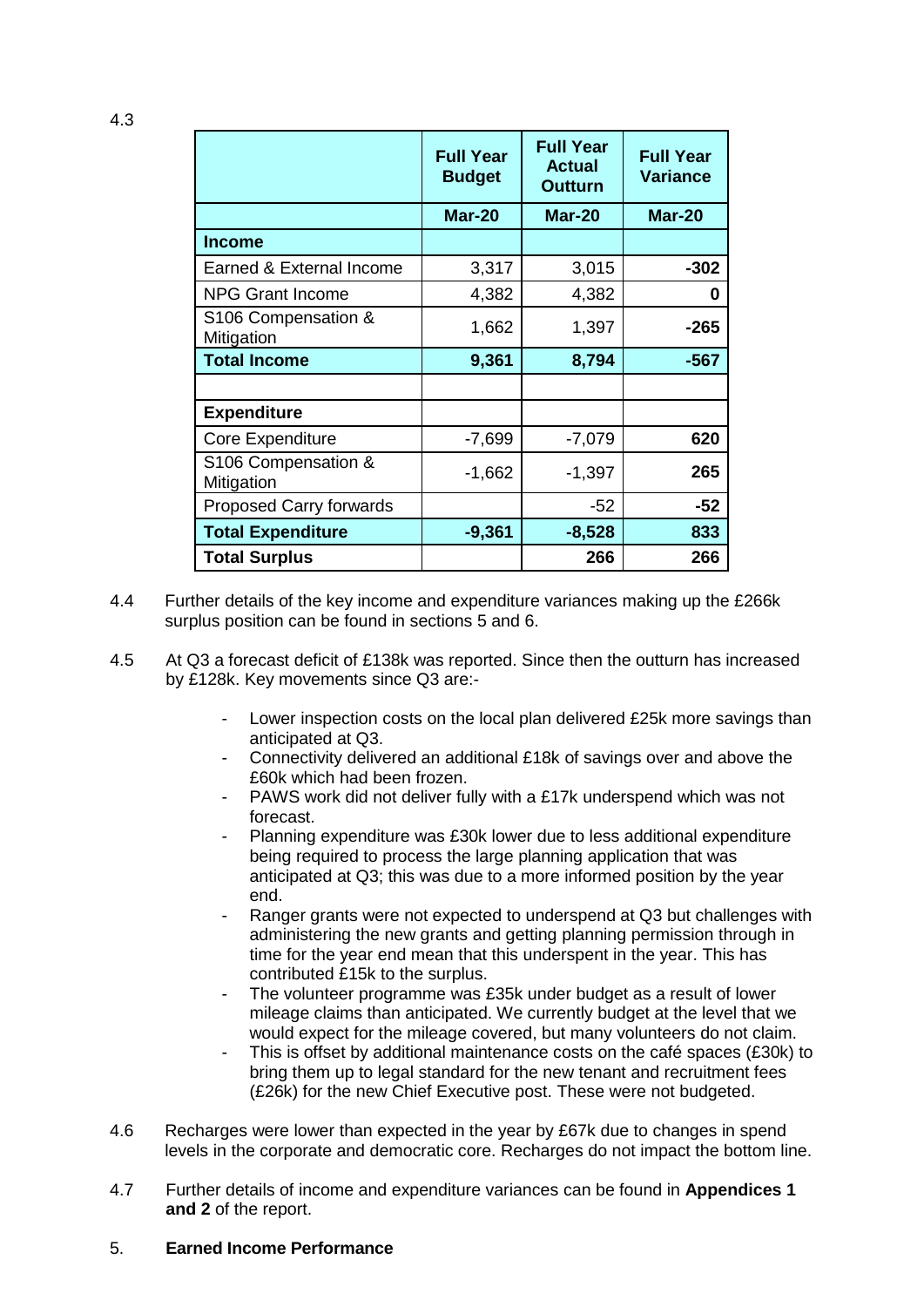5.1 Earned income is increasingly vital to the financial sustainability of the Authority and therefore an area of key focus. Additional details of income can be found in appendix 3, but the key streams are indicated below.

| ٠<br>. .<br>×<br>۰,<br>v |  |
|--------------------------|--|
|--------------------------|--|

| <b>Key Earned Income</b><br><b>Streams (£k)</b> | <b>Revised</b><br><b>Budget</b> | <b>Actual</b> | <b>Variance</b><br>to<br>budget |
|-------------------------------------------------|---------------------------------|---------------|---------------------------------|
| <b>Car Parks</b>                                | 511                             | 455           | -56                             |
| <b>Visitor Centres</b>                          | 207                             | 238           | 31                              |
| <b>Planning Fees</b>                            | 285                             | 371           |                                 |

- 5.3 At quarter 3, it was anticipated that car parking would fall short of the budget by £45k. Despite the pandemic closing car parks at the end of March, this loss of income was more or less offset by a better Q4 performance. At the year end income was £47k lower than budget.
- 5.4 Both Visitor Centre budgets have performed well all year and have overachieved despite their closure at the end of March, with the Moors Centre income figures being particularly strong. The centre benefitted from some excellent exhibitions in year, which had a knock on effect onto the retail sales, plus a review of sales in year is reaping benefits.
- 5.5 The gallery at the Moors Centres had a very successful year, with income exceeding budget by £12.7k but there were additional running costs which offset this.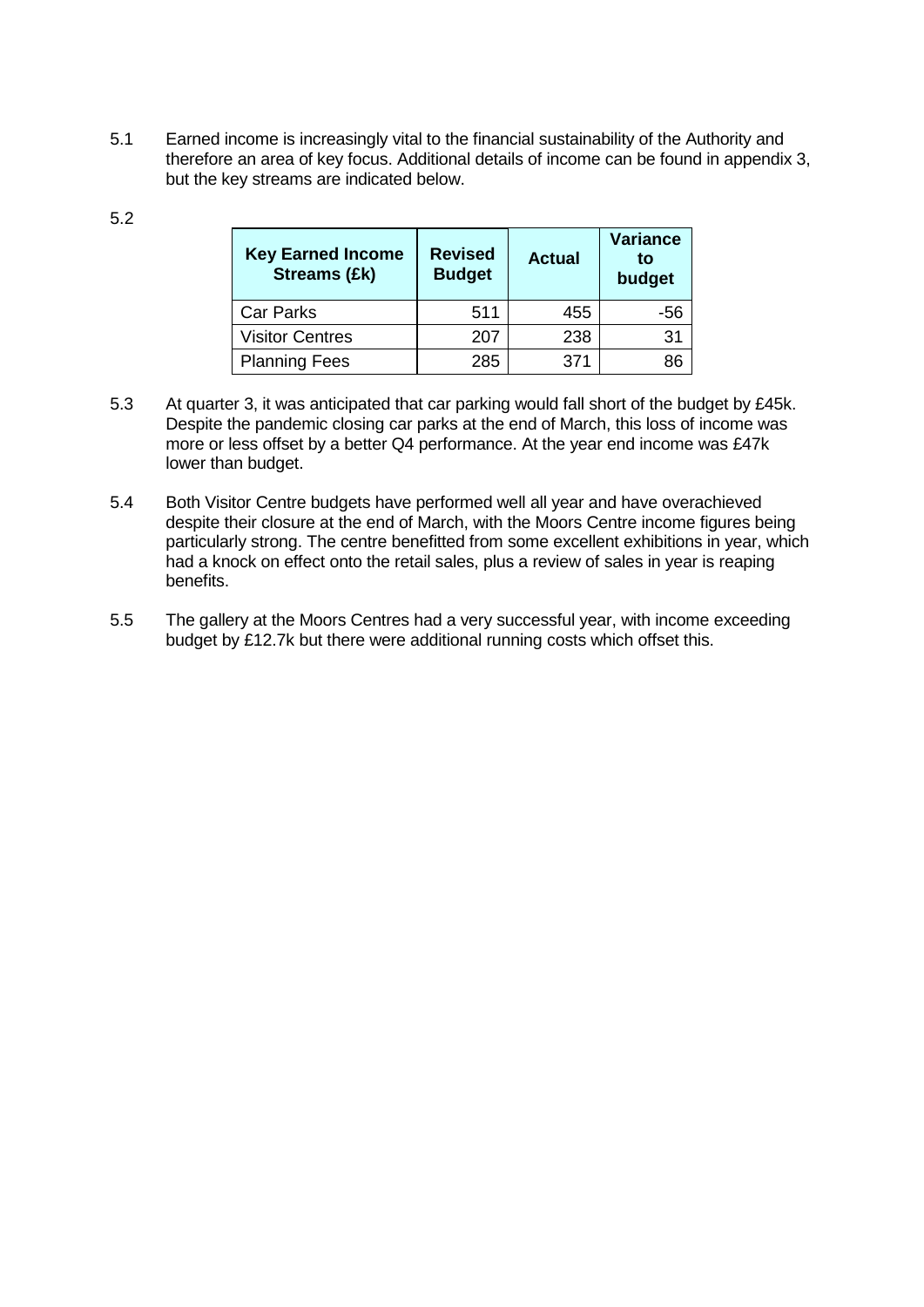5.6 Planning fees have performed well, particularly in the early stage of the year. The main driver for the favourable income variance is the large application in year which was not anticipated and provided an additional £78k of income. Without this, planning overall would have been £34k under budget, with volumes of planning applications reducing in the second half of the year in particular.

# 6. **Expenditure**

6.1 Expenditure is below the profile budget by £626k at the end of the year. Much of this relates to external funding projects with underspends mostly offset by income as follows. :-

| Ryevitalise   | £270k |
|---------------|-------|
| Land of Iron  | £ 65k |
| Arncliffe LEI | £ 58k |
| WEG           | £ 44k |
| MFF           | £ 18k |
| UUR           | £ 25k |
| Total         | £480k |

- 6.2 Key variances on non-external funding projects are detailed below:-
	- Connectivity spend is under profile by £78k at the end of December. This budget was frozen whilst the Land of Iron risk was prevalent, but has then remained frozen to help mitigate against risk in the 2020/21 budget.
	- Local plan has made £40k of savings on staffing costs and the inspection taking less time, therefore incurring less cost than anticipated.
	- Contracted in services are below profile by £12k due to increased finance support beginning on 1<sup>st</sup> April 2020 rather than during the year.
	- An enforcement case and a large planning application have both generated additional expenditure to that which was budgeted with an additional £48k and £15k of additional spend respectively. These have associated income.
	- Staff costs which are by far the largest cost for the Authority came in over budget by £28k (net of associated income) which is equal to 0.7%.
	- Visitor centre retail continues to out-perform budgets. Consequently there is additional cost but this has generated additional income and margin for the Authority.
	- There were some additional maintenance costs over budget in the year on office buildings, stores and visitor centres due to essential and unforeseen repairs.

# 7. **Proposed Carry Forwards**

7.1 There are some budgets which are recommended for carry forward to 2020/21 due to work which is already underway and committed but will deliver in 2020/21. Approval of this forms part of the recommendations in section 12.

| <b>Expenditure</b>              | £k               | <b>Comment</b>                                                                                                                                    |
|---------------------------------|------------------|---------------------------------------------------------------------------------------------------------------------------------------------------|
| <b>Recruitment costs</b>        | 8.3              | Recruitment costs for the Chief Executive post<br>completed in 2020/21 but budgeted in full 19/20                                                 |
| <b>Village Community Grants</b> | 3.2 <sub>2</sub> | Two community grants which were delayed due to<br>covid-19 at the year end still to be delivered in<br>20/21. No budget in 20/21 to deliver this. |
| Local Plan                      | 10               | Remaining costs of inspection and minerals plan                                                                                                   |
| <b>PAWS</b>                     | 15               | The PAWS work for Arncliffe which will be match<br>for the LEI funding. Already underway but will<br>complete in 20/21.                           |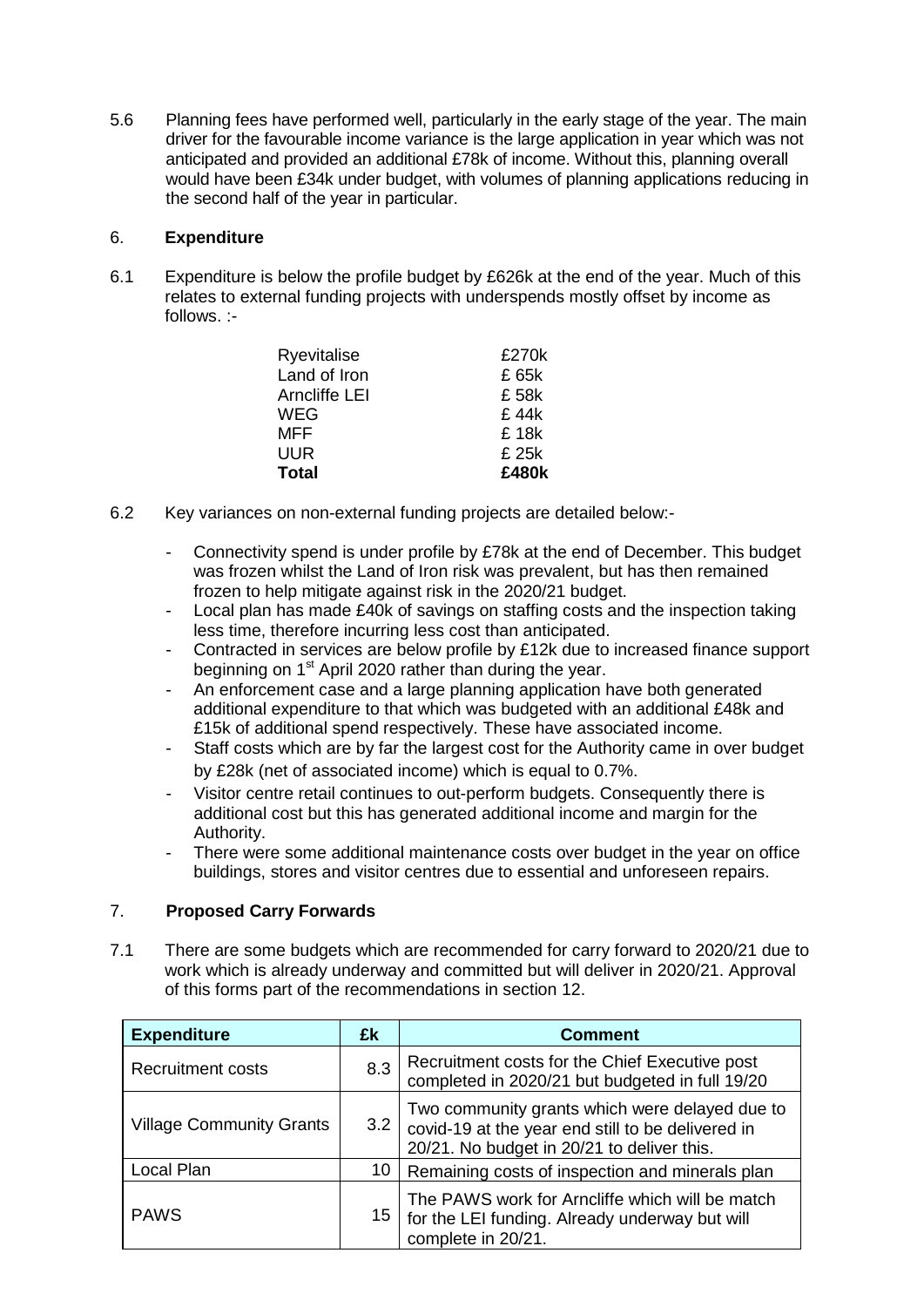| Planning - large<br>application |      | Costs still to be incurred in 20/21 for large planning<br>$15$ application for which income received in 19/20 and<br>budget created in 19/20. |
|---------------------------------|------|-----------------------------------------------------------------------------------------------------------------------------------------------|
|                                 | 51.5 |                                                                                                                                               |

### 8. **S106 – Polyhalite Update**

- 8.1 Over the year, the total variance for expenditure over income was £109.6k.
- 8.2 Each of the s106 contributions must be spent within a time frame specified within the S106 agreement. For the contributions directly expended by the Authority, this period is 3 years. Contributions are made annually on the anniversary of the Commencement of Development  $(4<sup>th</sup>$  May) so at the end of the Authority's financial year, there is still time within the annual period for the s106 contributions to continue to be spent. This timing difference means that there is underspend in many of the budget areas.
- 8.3 Any underspend each year is transferred into reserves / income in advance and is drawn down the following year to spend alongside the next year's contribution. This means that for some budget lines, there will be positive or negative variances depending on the nature of the planned programme of work.
- 8.4 The smaller variations (e.g. Landscape & Ecology, Tourism Business Grant) are largely a result of project timing, with much of this spend balancing out in the early months of the new annual period. Where the larger variations occur, this is because:
- 8.5 **Core Policy D:** the contribution is made to enable woodland creation to be undertaken across the National Park, often in difficult terrain or requiring more costly protection measures. To date, our woodland creation work has been undertaken efficiently and in areas where the work has been relatively straightforward and so targets for woodland creation have been met, without expending the entire budget. Any underspend is carried forward to support more complex plantings in future years with contributions being used in the order of receipt.
- 8.6 **Monitoring:** Monitoring income has been received since 2015, when the Planning Permission was first granted. As the project did not commence until 2017, expenditure was very low in the early days so there were significant underspend amounts for monitoring which were held in reserves. Since the project started, these have been drawn down as required and used alongside the annual Monitoring payments to fulfil the monitoring needs. In year, this can exceed the annual contribution but with the reserves to draw on, the net balance is nil.
- 8.7 One of the contributions was made to assimilate archaeological data collected as a result of the development into the archaeological record. The scope of this work is limited and is defined in the S106 agreement. The first contribution made for Archaeology was £23,265. Total expenditure from this contribution since May 2017 is £18,399 and therefore £4,866 will be returned to Sirius (Anglo American) under the S106 agreement terms.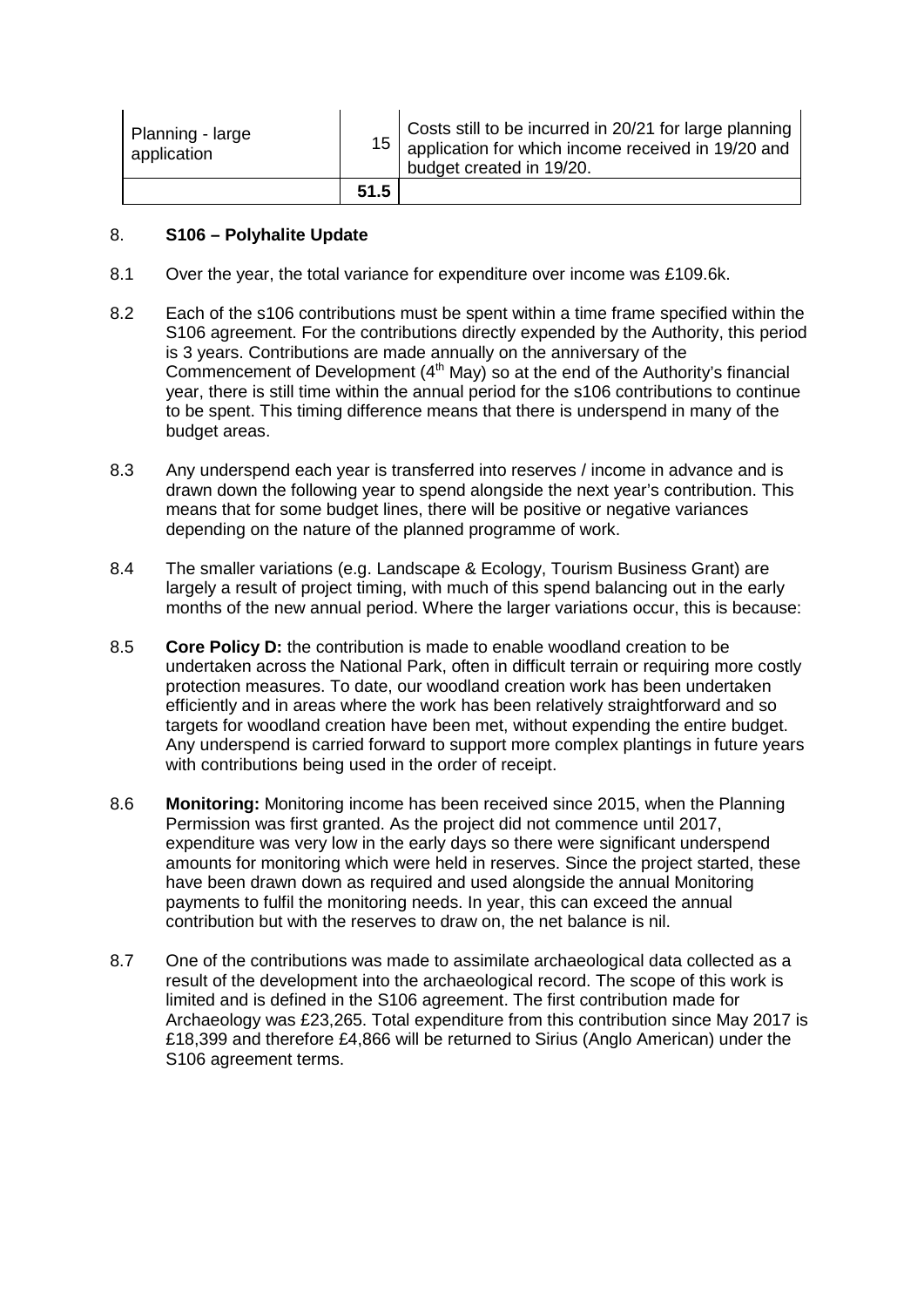### 9. **Reserves**

9.1 The opening reserves balance for 2019/20 is £2.656m and is detailed below:-

| <b>Reserve Summary (£k)</b>                        | 2019/20<br><b>Opening</b><br><b>Position</b> | <b>Contribution</b><br>to<br>reserves | <b>Contribution</b><br>from<br>reserves | 2019/20 Draft<br><b>Closing</b><br><b>Position</b> |
|----------------------------------------------------|----------------------------------------------|---------------------------------------|-----------------------------------------|----------------------------------------------------|
| <b>Emergency Reserve</b>                           | 320                                          | 65                                    | 0                                       | 385                                                |
| <b>TELI Grant in Advance and</b><br>Match Funding  | 463                                          |                                       | $-82$                                   | 381                                                |
| <b>NYMHR Match Funding</b>                         | 30                                           |                                       | $-30$                                   | 0                                                  |
| Section 106 Reserve                                | 643                                          |                                       | $-15$                                   | 628                                                |
| <b>National Trails Reserve</b>                     | 12                                           |                                       | $-12$                                   | 0                                                  |
| <b>Restricted and Committed</b><br><b>Reserves</b> | 1,468                                        | 65                                    | $-139$                                  | 1,394                                              |
| Capital: Sutton Bank Visitor<br>Centre             | 338                                          |                                       | $-288$                                  | 50                                                 |
| Capital: Vehicle and IT<br>Replacements            | 52                                           | 115                                   | $-52$                                   | 115                                                |
| Capital: Office Building<br><b>Works</b>           | 287                                          |                                       | $-7$                                    | 280                                                |
| Projects: Ryevitalise Match<br>Funding             | 153                                          |                                       | 0                                       | 153                                                |
| Projects : Asset Income<br>Generation              | 100                                          |                                       | $-20$                                   | 80                                                 |
| <b>Committee Approved</b><br><b>Reserves</b>       | 930                                          | 115                                   | $-367$                                  | 678                                                |
| <b>General Unallocated</b><br>Reserve              | 258                                          | 266                                   | $-65$                                   | 459                                                |
| <b>Total Reserve Balance</b>                       | 2,656                                        | 381                                   | $-506$                                  | 2,531                                              |

- 9.2 The vehicle reserve has spent as expected this year with the budgeted contribution ensuring the affordability of the longer term programme of spend. The IT programme will not require a reserves contribution this year, but this helps to bolster future system investment.
- 9.3 The TEL, Rye and S106 reserves are made up of income in advance from external funders and match funding. These funds are vital for the delivery of these key projects.
- 9.4 The asset income generation reserve and building reserve continue to spend, with the former on a post to help generate more income from our car parking assets. The office building works to create additional/improved capacity will be reviewed next year following the covid-19 pandemic, but considerable works are expected on our assets in the future.
- 9.5 The Sutton Bank reserve is expected to be fully expended in early 2020/21 as the developments to the café spaces are completed.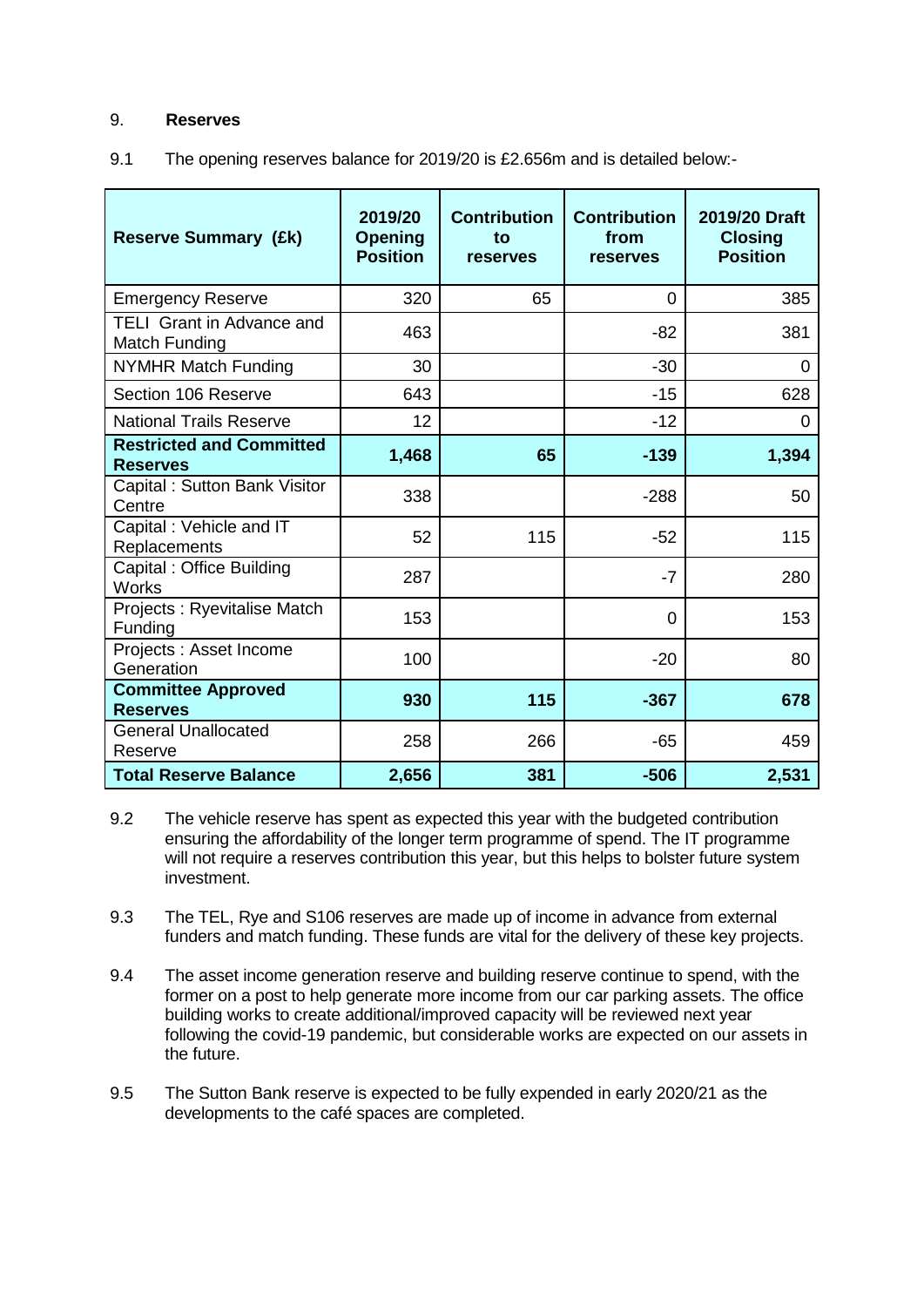## 10. **Major Project Financial Updates**

### 10.1 **Land of Iron**

- 10.1.1 Work continues to be delivered on the Land of Iron Project with work on engagement and interpretation activities such as the guided walks leaflets and cast iron site models being finalised. A poster competition has been launched and celebration events planned for the autumn.
- 10.1.2 Preparatory work for further conservation and stability works on the Rail Trail South Bridge and Rosedale East Stone kilns crack are being undertaken. Land management agreements, works on Fen Bog, and the monitoring framework are on target. We welcomed new team member Anna Waite in the new Land of Iron Ranger role following the departure of Dawn Rothwell and Maria Calderón in January.
- 10.1.3 Volunteer training and conservation activities continued improving and maintaining the North York Moors National Park. Final quarter activities included tree planting, fence improvement lime mortar and photogrammetry workshops.
- 10.1.4 To the end of Quarter 4 2019/20 £3m has been spent since the programme started in April 2016. The full project value including non-cash contributions stands at £4.2m including the National Lottery Heritage Fund grant of £2.8m. All of the remaining funding has been committed to upcoming works.

### 10.2 **Ryevitalise**

- 10.2.1 Ryevitalise currently runs from 1 June 2019 31 August 2023. In light of Covid-19 we are working closely with NLHF who have advised us to review our grant expiry date. We are scoping out the possibility of extending the delivery phase to ensure delivery on the ground throughout summer 2023, as well as incorporating enough time to fully evaluate the scheme.
- 10.2.2 **Key deliverables in Q4:** Conservation and Woodland Conservation Agreements are underway and a Plantation on Ancient Woodland Sites (PAWS) best practice day was held in partnership with the NYMNPA and Woodland Trust. Three volunteer were undertaken this quarter to plant 800 trees along with River Seph in Bilsdale, helping to create a wide riparian woodland buffer strip. A community drop in event was held on 8 February 2020 which was a great success, with a team of 20 planting over 300 trees. The remaining trees were planted by Ryevitalise volunteers and the National Park's Young Explorers. Oracle Heritage Services have been appointed to develop the Lidar Landscape Project as part of our Rediscovering the Rye project. 32 volunteers have signed up to this exciting home based volunteering project. Prior to lockdown five primary schools were engaged with 12 activities delivered at three schools. Consultants EnviroCentre Ltd. assessed 17 in-channel structures in relation to project WQE02 A More Natural River. Detailed delivery costs have come in significantly higher than first estimated, therefore at this stage five in-channel structures are likely to be taken forward as opposed to 15.
- 10.2.3 **Covid-19:** Steering Group and Project Board meetings, school activities and events, including the Ryevitalise Launch week, have had to be postponed / cancelled. All onsite volunteering has been put on hold except the Lidar Landscapes Project described above.
- 10.2.4 **Spend:** Just over £82.5K (cash) has been spent from January March 2020, principally on; salary costs, in-channel obstacle assessment / design work and educational and event equipment. The total budget spend to-date is £151,879 (cash); £203,154 (cash and non-cash).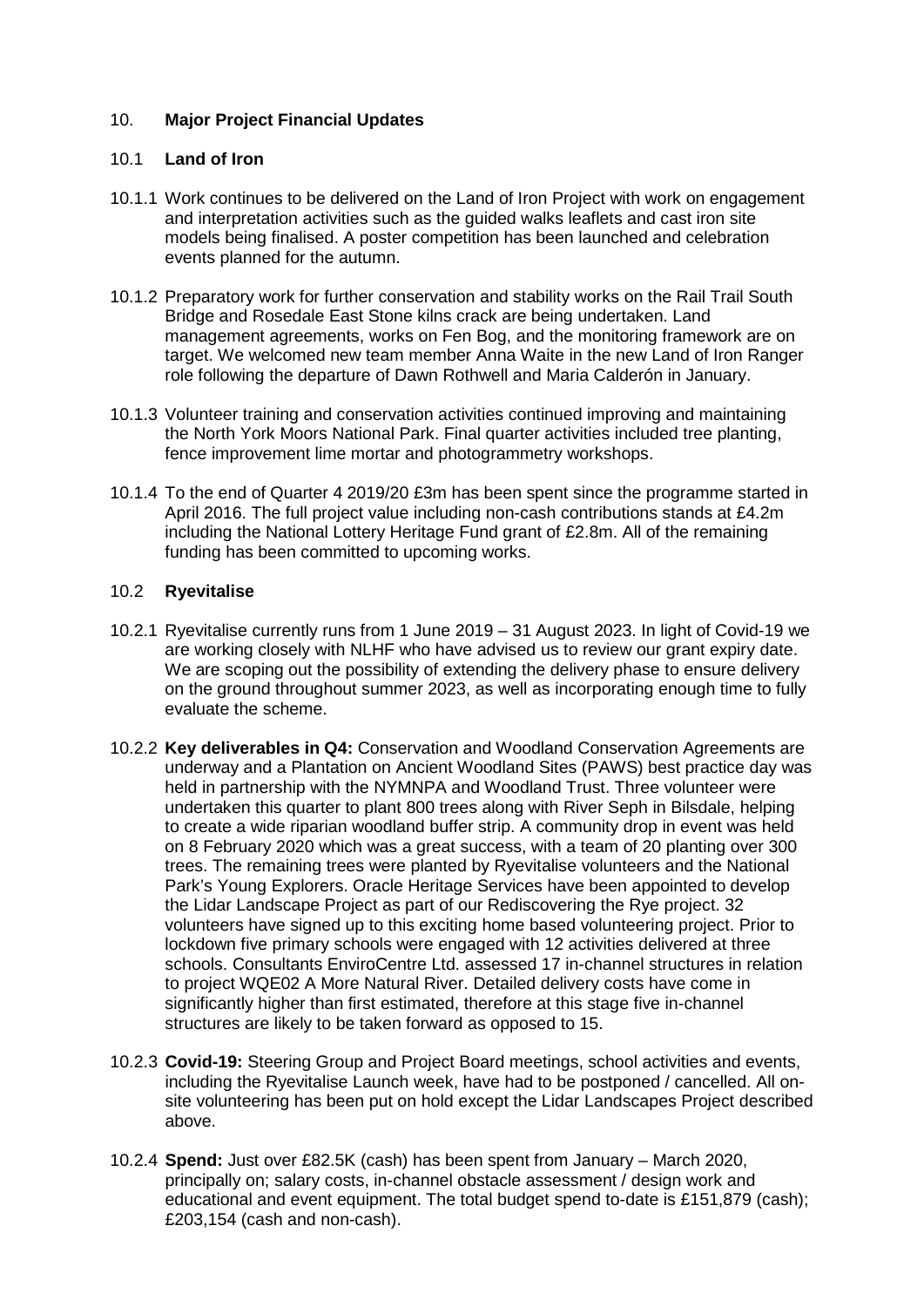| <b>Budget</b>                        | Cash       | Non-cash | <b>Total</b> |
|--------------------------------------|------------|----------|--------------|
|                                      | £3,077,800 | £320,000 | £3,397,800   |
| <b>Current Total</b><br><b>Spend</b> | £151,879   | £51,275  | £203,154     |

10.2.5 **Income:** The 'Blue Corridors' ERDF first round expression of interest (to try to secure £200K of match funding) was approved and a full application was submitted on 31 March. The decision process has since been delayed in light of Covid-19. A bursary of £10K has been secured following a successful application to Clif Bar; funding will support the Ryevitalise bat monitoring Citizen Science project. Match-funding secured since the Stage 2 bid was submitted is as follows;

| <b>Funding Source</b>                               | Match contribution (£) |
|-----------------------------------------------------|------------------------|
| National Park (underspend from 2018/19)             | 1,513                  |
| Woodland Trust (due to sign up as official partner) | 8,432                  |
| <b>Environment Agency</b>                           | 5,620                  |
| <b>Howardian Hills AONB</b>                         | 649                    |
| Natural England                                     | 649                    |
| <b>East Yorkshire Rivers Trust</b>                  | 432                    |
| <b>Forest Holidays</b>                              | 9,413                  |
| <b>Clif Bar</b>                                     | 10,000                 |
| <b>Total</b>                                        | 36,708                 |

- 10.2.6 **Risk:** Delays due to Covid-19 are being reviewed and new approaches to delivering the scheme are being explored. Delays in the ERDF application decision casts uncertainty over this priority to secure required match-funding.
- 10.2.7 **Recruitment:** Sam Lewsey has joined the Ryevitalise team as Field Officer and she has done a fantastic job at starting her new role under quite unusual circumstances.

### 10.3 **Sutton Bank Project**

- 10.3.1 The funding bid to ERDF for the Sutton Bank project has been successful. This scheme is almost 100% funded with £8k of match funding to a project of total cost £710k. The £702k of external funding is approved to deliver cycling trails, dark skies building / bird hide and additional car parking to facilitate this.
- 10.3.2 Contractor work started on the cycle paths in early May and good progress has been made. A separate contractor started on the other works in early June. The start date was delayed over 2 months due to Covid restrictions and therefore the grant claims and completion date are similarly delayed. A formal variation to the project to take account of this delay is being agreed with the funding agency with early November proposed as a prudent completion and final claim date, though it is hoped all works will be finished well in advance of this.

### 11. **Waivers and Virements**

- 11.1 There were no further waivers in Quarter 4. Waivers approved in the year are detailed in **Appendix 3**.
- 11.2 There have been no virements over £50k in the year to report to FRASC.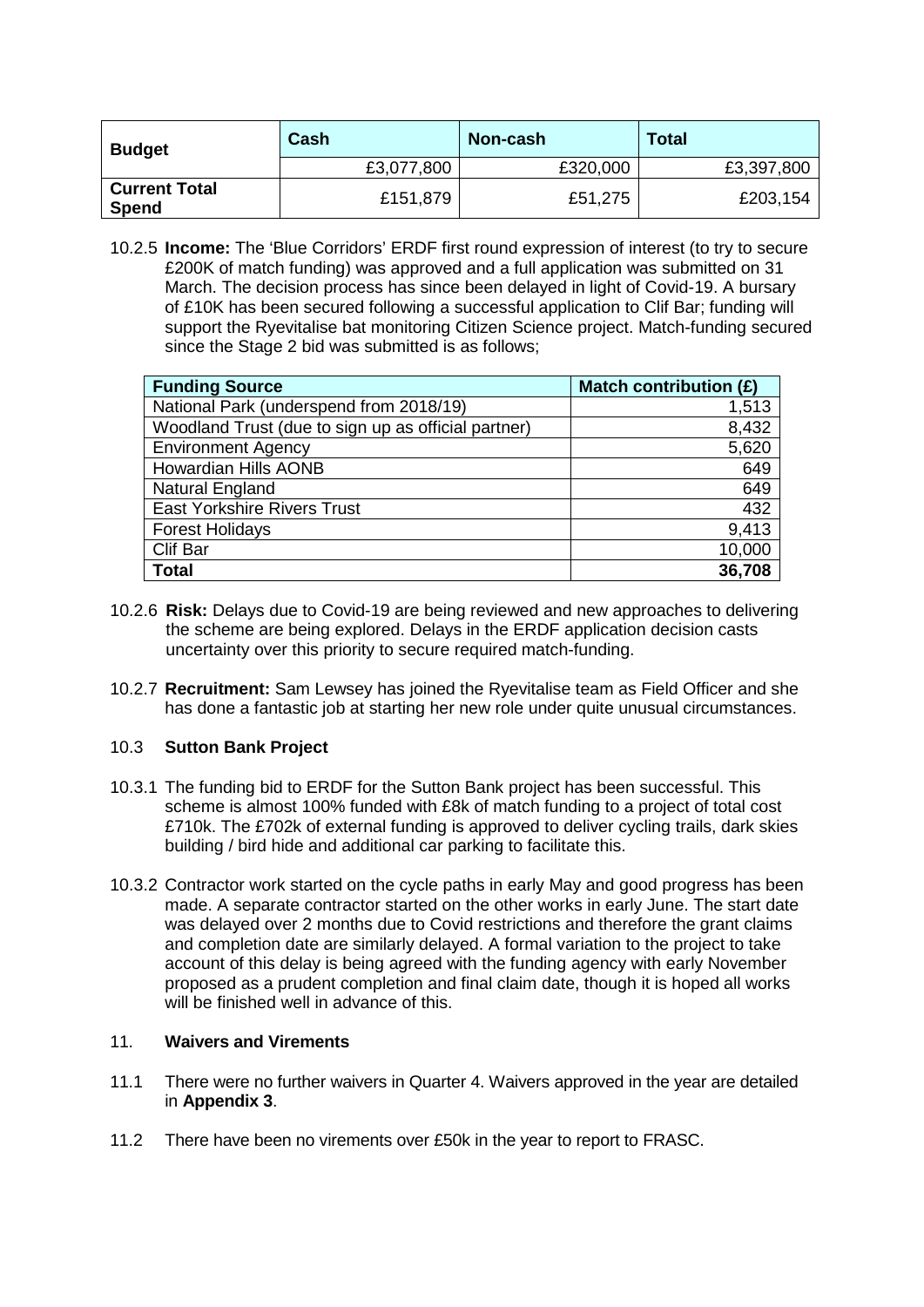### 12. **Conclusion**

- 12.1 At the end of the year, the draft outturn shows a surplus of £266k. £138k of this was planned in quarter 3 to help mitigate the impact of the DEFRA grant freeze and risk of increased pay award. The additional surplus is due to underspends in a number of budgets and improved income performance as detailed in the report.
- 12.2 Major projects are showing good progress despite some underspends due to delays in aspects of the projects. This year was boosted by the excellent news on the success of the Sutton Bank project bid which is set to deliver in 2020/21. The latter is the 14th successful funding bid out of 15.
- 12.3 2020/21 was already expected to be a challenging year and the pandemic has made this even more so. This surplus is very welcome, and will help to deliver and support the 2020/21 budget whilst maintaining a reserve level which can manage future risk.

# 13. **Recommendations**

- 13.1 That Members note the content of the report.
- 13.2 That Members approve the budgets for carry forward as laid out in 7.1
- 13.3 That Members approve the surplus to be transferred to reserves and used to support delivery of the 2020/21 revised budget which is under additional pressure from covid-19, DEFRA grant freeze and increased pay award.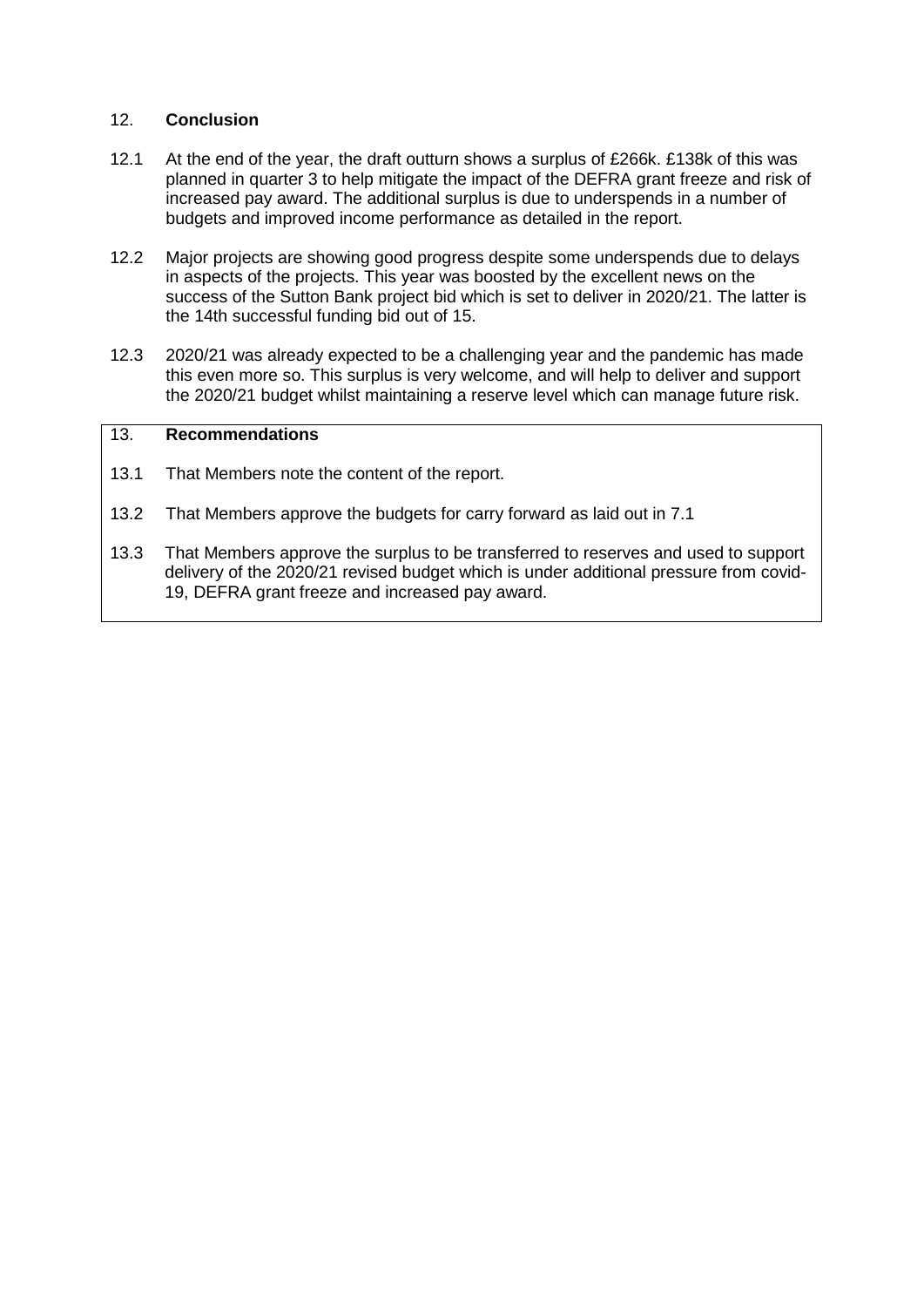| Appendix 1: 2019/20 Income and Expenditure Summary as at 31st March 2020 |                     |                     |                       |                                                                                                                                                                                     |  |  |
|--------------------------------------------------------------------------|---------------------|---------------------|-----------------------|-------------------------------------------------------------------------------------------------------------------------------------------------------------------------------------|--|--|
| <b>Income</b>                                                            | <b>Budget</b><br>£k | <b>Actual</b><br>£k | <b>Variance</b><br>£k | Key Variance Commentary (excluding timing on external projects)                                                                                                                     |  |  |
| <b>Natural Environment</b>                                               | 651                 | 310                 | $-341$                | Levisham rents £10k higher this year due to changes in tenancy.                                                                                                                     |  |  |
| <b>Cultural Heritage</b>                                                 | 1,131               | 1,054               | $-77$                 | Volume of archaeology search fees was higher than expected £8k                                                                                                                      |  |  |
| <b>Recreation Management</b>                                             | 724                 | 733                 | 9                     | Car park fees £47k lower, Targeted outreach income £13k higher.                                                                                                                     |  |  |
| <b>Promoting Understanding</b>                                           | 399                 | 415                 | 16                    | Visitor centre and gallery income £40k higher than budget with particular<br>strong performance at the Moors Centre. Education fees £14k lower due to<br>lower uptake form schools. |  |  |
| Rangers and Volunteers                                                   | 4                   | 17                  | 13                    |                                                                                                                                                                                     |  |  |
| Development Management                                                   | 285                 | 381                 | 96                    | Large planning application and legal enforcement case won.                                                                                                                          |  |  |
| <b>Forward Planning</b>                                                  | 35                  | 34                  | $-2$                  |                                                                                                                                                                                     |  |  |
| <b>Corporate and Democratic Core</b>                                     | $\overline{88}$     | $\overline{71}$     | $-16$                 | Third party income and sponsorship under budget                                                                                                                                     |  |  |
| <b>DEFRA Grant</b>                                                       | 4,382               | 4,382               | $\overline{0}$        |                                                                                                                                                                                     |  |  |
| <b>Total Function Income</b>                                             | 7,699               | 7,397               | $-302$                |                                                                                                                                                                                     |  |  |
| S106 Compensation & Mitigation                                           | 1,662               | 1,397               | $-265$                | See section 8.                                                                                                                                                                      |  |  |
| <b>Total Income</b>                                                      | 9,361               | 8,794               | $-567$                |                                                                                                                                                                                     |  |  |
|                                                                          |                     |                     |                       |                                                                                                                                                                                     |  |  |
| <b>Expenditure</b>                                                       | £k                  | £k                  | £k                    |                                                                                                                                                                                     |  |  |
| <b>Natural Environment</b>                                               | $-1,300$            | $-838$              | 462                   | Connectivity spend frozen, £78k below budget. PAWS spend £17k below<br>budget.                                                                                                      |  |  |
| <b>Cultural Heritage</b>                                                 | $-1,353$            | $-1,278$            | 75                    |                                                                                                                                                                                     |  |  |
| <b>Recreation Management</b>                                             | $-1,239$            | $-1,258$            | $-19$                 | Overspend on target outreach in line with income.                                                                                                                                   |  |  |
| <b>Promoting Understanding</b>                                           | $-1,465$            | $-1,513$            | $-48$                 | Additional spend in line with income on retail and gallery.                                                                                                                         |  |  |
| Rangers and Volunteers                                                   | $-816$              | $-812$              |                       |                                                                                                                                                                                     |  |  |
|                                                                          |                     |                     | 4                     |                                                                                                                                                                                     |  |  |
| Development Management                                                   | $-714$              | $-775$              | $-61$                 | Increased cost of legal case and planning application - see income.                                                                                                                 |  |  |
| <b>Forward Planning</b>                                                  | $-362$              | $-305$              | 57                    | Underspend on the local plan due to shorter inspection. Lower spend on<br>grants.                                                                                                   |  |  |
| <b>Corporate and Democratic Core</b>                                     | $-449$              | $-352$              | 103                   | Contracted in services under budget due to finance support commencing 1 <sup>st</sup><br>April. Lower volunteer costs.                                                              |  |  |
| <b>Total Function Expenditure</b>                                        | $-7,699$            | $-7,131$            | 568                   |                                                                                                                                                                                     |  |  |
| S106 Compensation & Mitigation                                           | $-1,662$            | $-1,397$            | 265                   | See section 8.                                                                                                                                                                      |  |  |
| <b>Total Expenditure</b>                                                 | $-9,361$            | $-8,528$            | 833                   |                                                                                                                                                                                     |  |  |
| <b>Surplus</b>                                                           |                     |                     | 266                   |                                                                                                                                                                                     |  |  |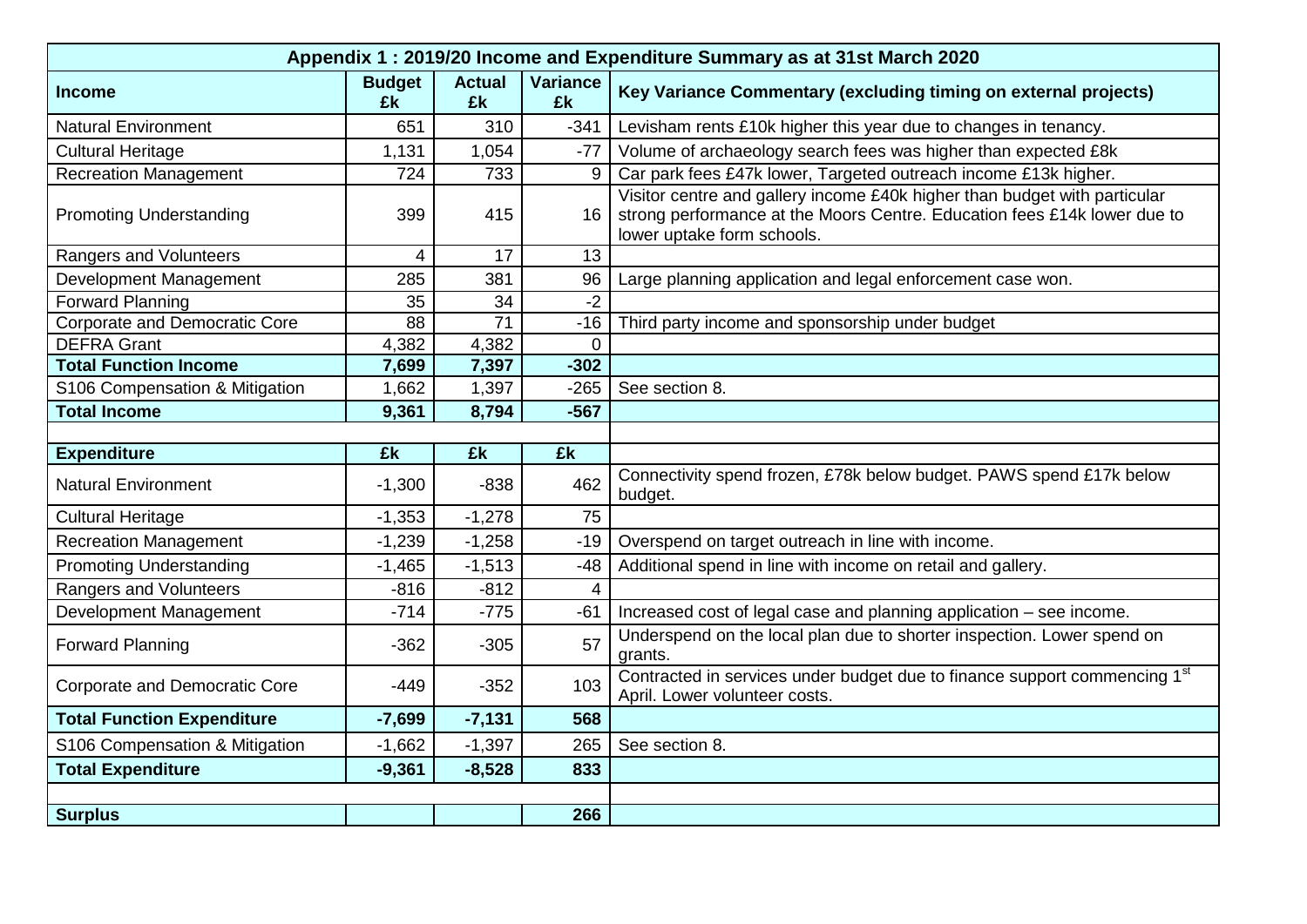| <b>Appendix 2: Outturn by Subjective</b> | <b>Budget</b><br>2019/20 | <b>Outturn</b><br>2019/20 | <b>Variance</b> |
|------------------------------------------|--------------------------|---------------------------|-----------------|
| <b>Income Type</b>                       | £k                       | £k                        | £k              |
| Other External Grants (Excluding DEFRA)  | 1,820                    | 1,434                     | (386)           |
| <b>Retail Sales</b>                      | 207                      | 242                       | 35              |
| <b>Planning Fees</b>                     | 285                      | 380                       | 95              |
| <b>Car Park Fees</b>                     | 511                      | 455                       | (56)            |
| <b>Donations</b>                         | 15                       | 20                        | 5               |
| Other Income                             | 277                      | 317                       | 40              |
| Match Funding                            | 157                      | 103                       | (54)            |
| <b>Capital Receipts</b>                  | 15                       | 29                        | 14              |
| Investment Income                        | 30                       | 35                        | 5               |
| Section 106 Income                       | 1,662                    | 1,397                     | (265)           |
| <b>DEFRA GRANT</b>                       | 4,382                    | 4,382                     | 0               |
| <b>Total Income</b>                      | 9,361                    | 8,794                     | (567)           |
| <b>Expenditure Type</b>                  |                          |                           |                 |
| Employees (excluding S106 employees)     | (3,742)                  | (3,788)                   | (46)            |
| Premises                                 | (399)                    | (408)                     | (9)             |
| Transport                                | (207)                    | (197)                     | 10              |
| <b>Supplies and Services</b>             | (3,031)                  | (2, 383)                  | 648             |
| <b>Third Party Payments</b>              | (320)                    | (355)                     | (35)            |
| Section 106 Expenditure                  | (1,662)                  | (1, 397)                  | 265             |
| <b>Total Expenditure</b>                 | (9, 361)                 | (8,528)                   | 833             |

| œ<br><b>TUS</b> | nnr.<br>--- | <br>הי<br>$-0.5$ |
|-----------------|-------------|------------------|
|                 |             |                  |